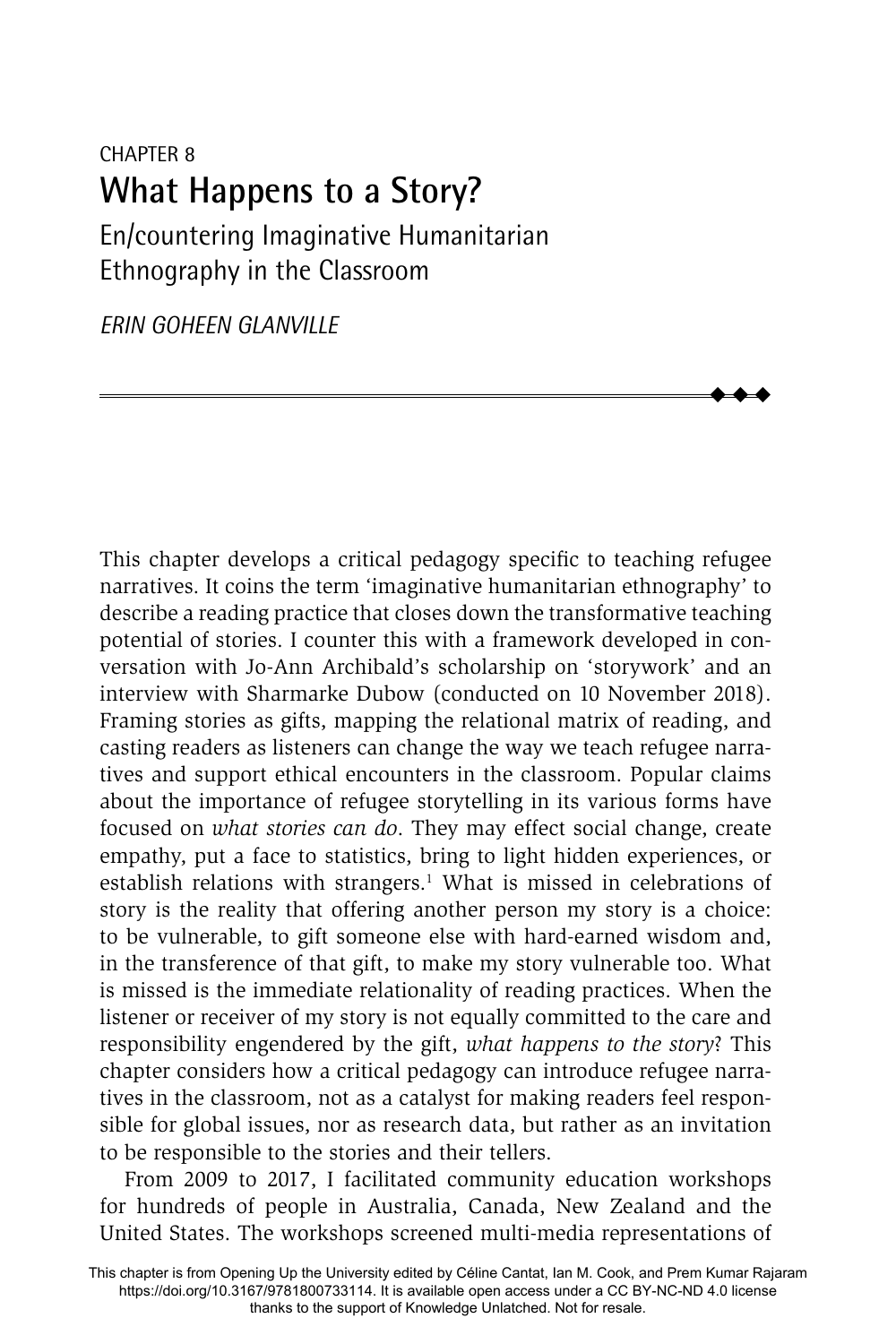refugee-ed people with the aim of challenging what could loosely be called humanitarian readings of forced displacement narratives. Using different forms of narrative media, produced variously by refugee, diaspora and settler storytellers, to spark discussion with community groups (church sponsorship groups, grassroots organisers, humanitarian workers, undergraduates and graduate students), I encountered patterns of interpreting refugee stories that spanned genres and reading communities. These patterns have coalesced in my thinking to constitute a reading practice I refer to as 'imaginative humanitarian ethnography'. The next two sections unpack this term further, but briefly, I use the term 'imaginative humanitarian ethnography' to describe a way of engaging creative refugee narratives as if reading were a search for hidden knowledge of 'the refugee experience', a search that is motivated by and search results that are understood within humanitarian frames. It is a learning method in which the reader imagines themselves an amateur anthropologist who can 'discover refugee culture' in imaginative texts and turn it into actionable knowledge. Such readings quickly elicit the question, 'what can be done?' and induce emotional statements about privilege, difference and the importance of 'humanising refugees'. In this chapter, 'reading' encompasses the interpretive processes applied to narrative in media and not only literature.

Narratives about refugee lives are often read in the classroom as a form of imaginative humanitarian ethnography rather than as inviting relational responsibility. It may seem routine to consider stories an ethnographic source, but in a variety of educational contexts I have observed a repeated dynamic where the 'data' of a story gets skewed precisely because the story is being read as humanitarian research data. What gets theorised by some students as 'refugees being given a voice', via academic attention, is in fact a particular story being overridden, even silenced, by reading practices that commodify stories. Uncritical reading practices may effectively silence the ability of those narratives to speak on their own terms and to establish relational responsibility. Uncritical pedagogy that allows humanitarian frames to predominate may deaden the potential for diversely positioned participants to contribute knowledge from multiple epistemes and to take the conversation in surprising directions. Often, in community workshops and graduate classrooms alike, I find that the question of what a narrative (and connectedly, a citizen reading and responding to a narrative) can do for and to a person who is seeking refugee protection remains stubbornly central. Even for those who are aware of this problem, it can be hard to imagine an alternative way of reading.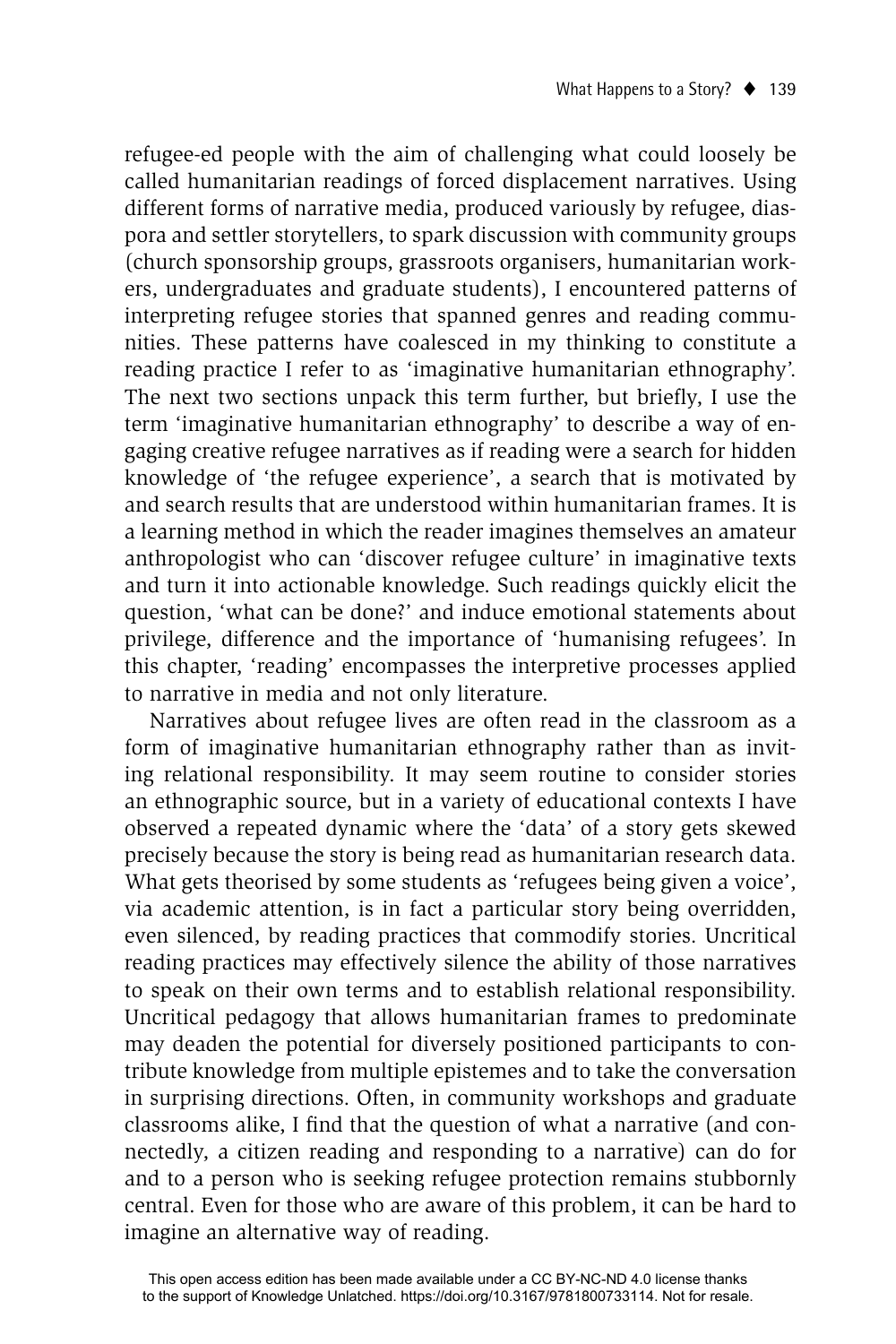Yet, the stories that students read by people with refugee experience have already been lived or imagined by that person. The story *is* that person's action in the world; it is a gifting. Remembering this, the practice of reading can be understood as a relational event. Readers can ask then about their responsibility to the author and/or community, rather than what readers can do with their knowledge to benefit strangers. For students who are negotiating the question of if/how/when to share their own story of displacement with their class, this approach will be more intuitive. Valuing stories as gifts can lead reading communities to recognise both the way stories are given – as situated knowledge, connected to a community of people, inviting reciprocity – and also the different purposes communities might find in the practice of reading  $$ close listening, an exploration of possibilities, gentle play, aesthetic wonder, and interdependency.

This chapter explores encounters between imaginative humanitarian ethnographic reading practices and refugee narratives and offers an alternative way of envisaging the event of reading. First, I describe the limits of imaginative humanitarian framing, and then I examine the problems with applying ethnographic reading practices to creative refugee narratives. Each section offers an illustrative story about a teachable moment in a university classroom. In the final section, I offer an alternative way of conceptualising stories as gifts along with concrete pedagogical suggestions. Reading stories as gifts has the potential to shape a narrative pedagogy that honours the powerful vulnerability of stories and their communities.

### **Imaginative Humanitarian Framing**

Lyndsey Stonebridge (2017) uses the term 'imaginative humanitarianism' to introduce the historical link between imaginative rights in literature and material rights in culture. Though she does not offer a definition of the term imaginative humanitarianism, she goes on to suggest that 'generous imaginings about others' becomes a replacement for action, recovering 'moral sentiments' through cultural production and asking literature 'to do [what] we cannot' (ibid.). This projection of the humanitarian impulse onto books is present in popular and scholarly readings of refugee fiction and has found its way into some of my earlier research as well. Stonebridge observes that imaginative humanitarianism does not necessarily lead to shared power; empathetic reading does not create material equity. Building on that observation, this chap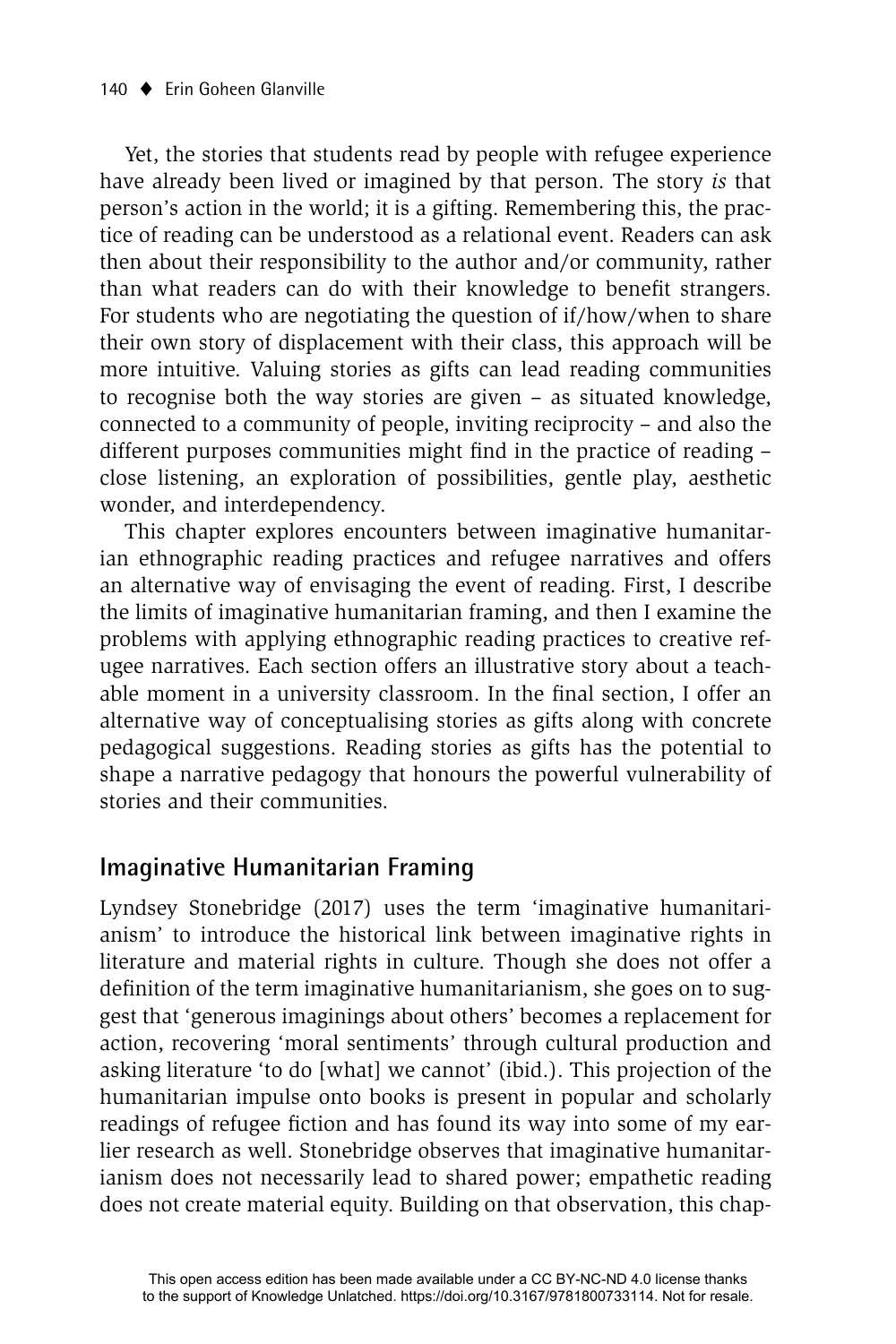ter notices in imaginative humanitarianism the tendency to ask refugee stories to do both more and less than they can do.

If humanitarian discourse establishes relations of care and empathy among strangers around the globe, then humanitarian communication is the tradition of making those relations legible and public through aesthetic and rhetorical forms. Lilie Chouliaraki (2010: 107) defines humanitarian communication as the 'rhetorical practices of transnational actors that engage with universal ethical claims, such as common humanity or global civil society, to mobilize action on human suffering'. The mandates of humanitarian institutions are integral to understanding the meaning, language and context of humanitarian communication and discourse. Pooja Rangan (2017: 3) describes the institutional mandate shaping humanitarian communication in this way: it 'demands action over thinking, ethics over aesthetics, and immediacy over analysis'. To extrapolate, the humanitarian mandate evaluates any given imaginative narrative by asking, 'will this representation inspire viewers to contribute to humanitarian actions to alleviate the suffering of strangers?' This question presupposes a lack of empathy or action as the problem of global displacement; it recommends consuming books or media and then donating; it finds a solution in the links that are established through cultural production; and it assumes causal relationships among representation and empathy, mediations of suffering and action. Humanitarian communication has been critiqued for emphasising urgent pragmatic action over reflective or deep change, but also for the way it establishes asymmetrical social relationships, for its prioritisation of impact over artistic integrity, and for its tendency to create heightened awareness and one-time donations rather than longterm sustained mobilisation.

Articulating the difficulty with reading and interpreting refugee culture, Marguerite Nguyen and Catherine Fung (2016: 2) point to 'a tension between the ethics and aesthetics of making refugee experience visible' and advocate for 'joining refugee ethics with refugee aesthetics'. Their call for cultural refugee studies is prompted by similar insights to those of critical humanitarianism:

Refugee aesthetics, whether produced by or about refugees, are bound up in an international discourse of refugee ethics in which refugees are objects of humanitarian concern and require immediate, pragmatic solutions. This frame of reference casts refugees as abject victims and downplays the particularities of refugee situations, including nation-states' accountability and specific refugee histories and poli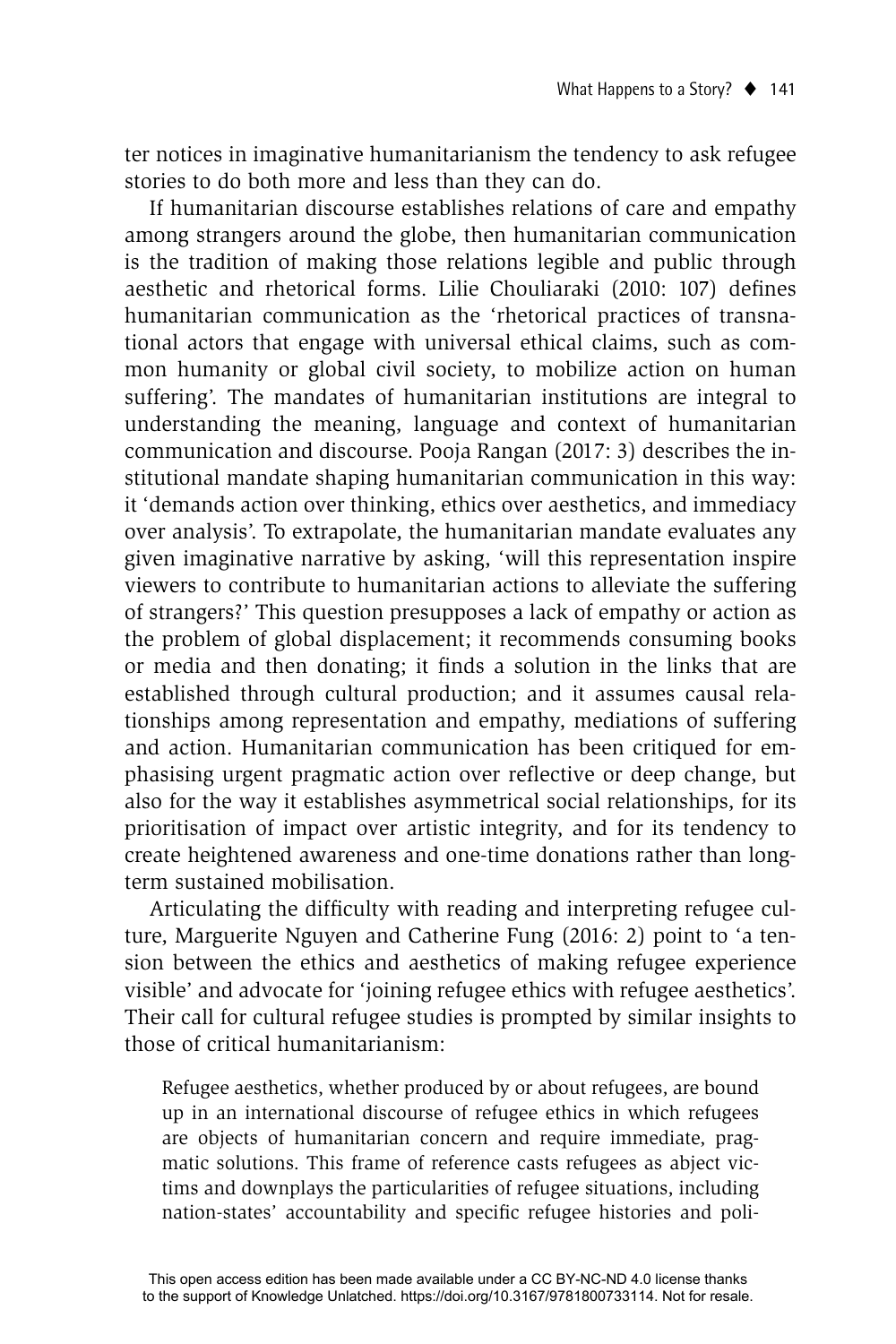tics. Put differently, refugees' primary role in this aesthetic is to help establish a refugee ethics, eliciting the care of the international community, which in turn erases Euro-American production of refugees. (Nguyen and Fung 2016: 4)

This way of reading has been shaped by researchers, educators and NGOs alike, who posit imaginative narratives about refugees as an opportunity for citizens to increase empathy for strangers, remember 'the humanity' of refugees, or become global citizens (e.g. Nussbaum 2016; Temple 2017). For the purposes of this chapter, I focus on the impact of popularised humanitarian communication and discourse as I have seen it in the classroom.

I became acutely aware of the frame of humanitarian communication and wary of its power to obscure interpretations of specific stories the first time I taught Nadine Gordimer's 'The Ultimate Safari' (1989) in an introductory English course. Through the narrative voice of a young girl, Gordimer writes about the journey of a group of refugees fleeing Mozambique through Kruger Park. The group survives lions, starvation and Western ecotourists 'on safari', experiencing significant grief along the way, only to arrive in a refugee camp where they become the exotic attraction for humanitarian workers and Western journalists. One learning outcome for the class was opening a critical conversation about how humanitarianism, ecotourism, colonial history and contemporary journalism participate in and rely on a similar discourse entrenching hierarchical global relationships. In our introductory discussion, I asked students for their gut-level response to the story. The first student comment explicitly connected the story to humanitarian frames: 'It was really depressing. This is just like one of those World Vision infomercials – you know, with the little kid who doesn't have shoes and the fly on his face'. The explicitness of this feedback and its misreading of the text opened up a teachable moment. Many other students agreed this had been their reading, and so we spent the rest of that class responding to the frame that had obscured the text, unpacking how the story's form and its use of literary techniques was, in fact, producing a critique of humanitarian communication. By the end of the class, students could see that the detailed description of the children's shoes, the matter-of-fact narrator, the direct characterisation of humanitarian workers as condescending, the fly on the grandmother's face that the granddaughter finds frightening, a plot that ends with fantasising escape from the humanitarian gaze, and repeated images of humans as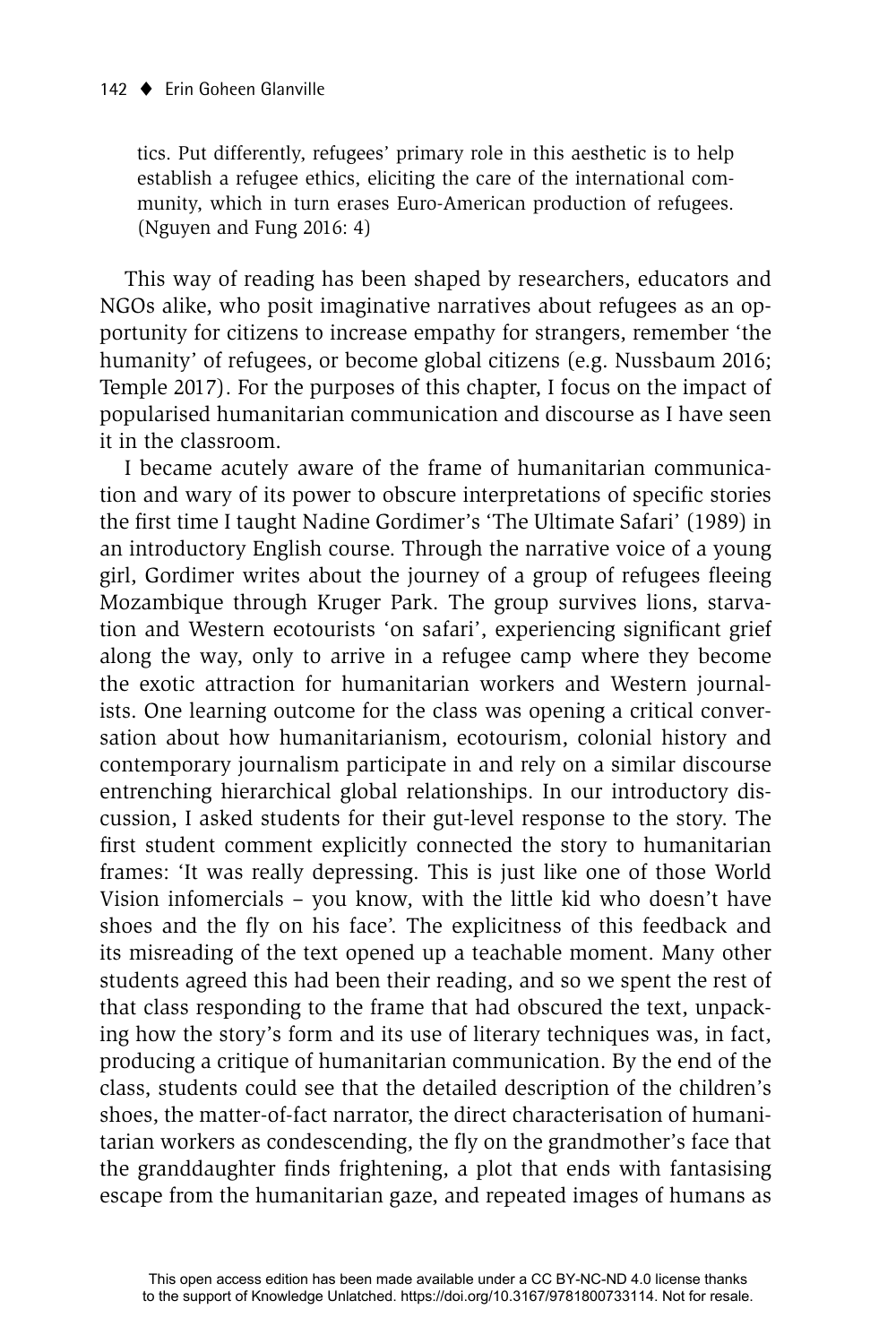animals, work together to fashion a strong counter-discourse to humanitarian frames for refugee lives.

#### **Imaginative Humanitarianism as Ethnographic Research**

In addition to framing fiction as humanitarian communication, imaginative humanitarianism as a learning method can devolve at times into a popular imitation of ethnographic research. A number of news articles have made a case for literature based on the way fiction allows the reader to stand in the shoes of a refugee-ed person. For example, a *Guardian* article by Gillian Cross (2015) entitled 'Why Fiction Can Help Us Understand the Syrian Refugee Crisis' makes the old but simple point that stories 'help us to understand other people and empathise with them'. The reader of refugee narratives is here cast as a kind of amateur participant observer with humanitarian intentions. Cross's *Guardian* article applies an 'ethnography for empathy' type reading practice to North American refugee narratives without any specificity around political, social and legal realities and without consideration of the way national discourses constrain both the types of narratives being told and published and also the possible range of actions in response to those stories. Tellingly, the distinction between authors with migration experience and authors without it is not addressed in her article or others like it.

James Buzard (2009), who analyses nineteenth-century British novels as auto-ethnography, helps to connect participant observation and imaginative ethnography at a methodological level:

Inasmuch as cultures have been so closely associated with different territories as to be representable as if they were places themselves . . . then a fieldworker's physical traveling, necessary to get to that place on earth where an alien society was to be encountered, became very closely associated and virtually identified with the *mental* journey required to get the fieldworker 'out' of his own customary thoughtworld and into that of his subjects. (25)

Similarly, champions of refugee narratives have equated the emotional journey of reading a novel or watching a film to a kind of immersion in refugee cultures.

Martyn Hammersley and Paul Atkinson (1983) provide us with an early description of ethnography, in which ethnographic researchers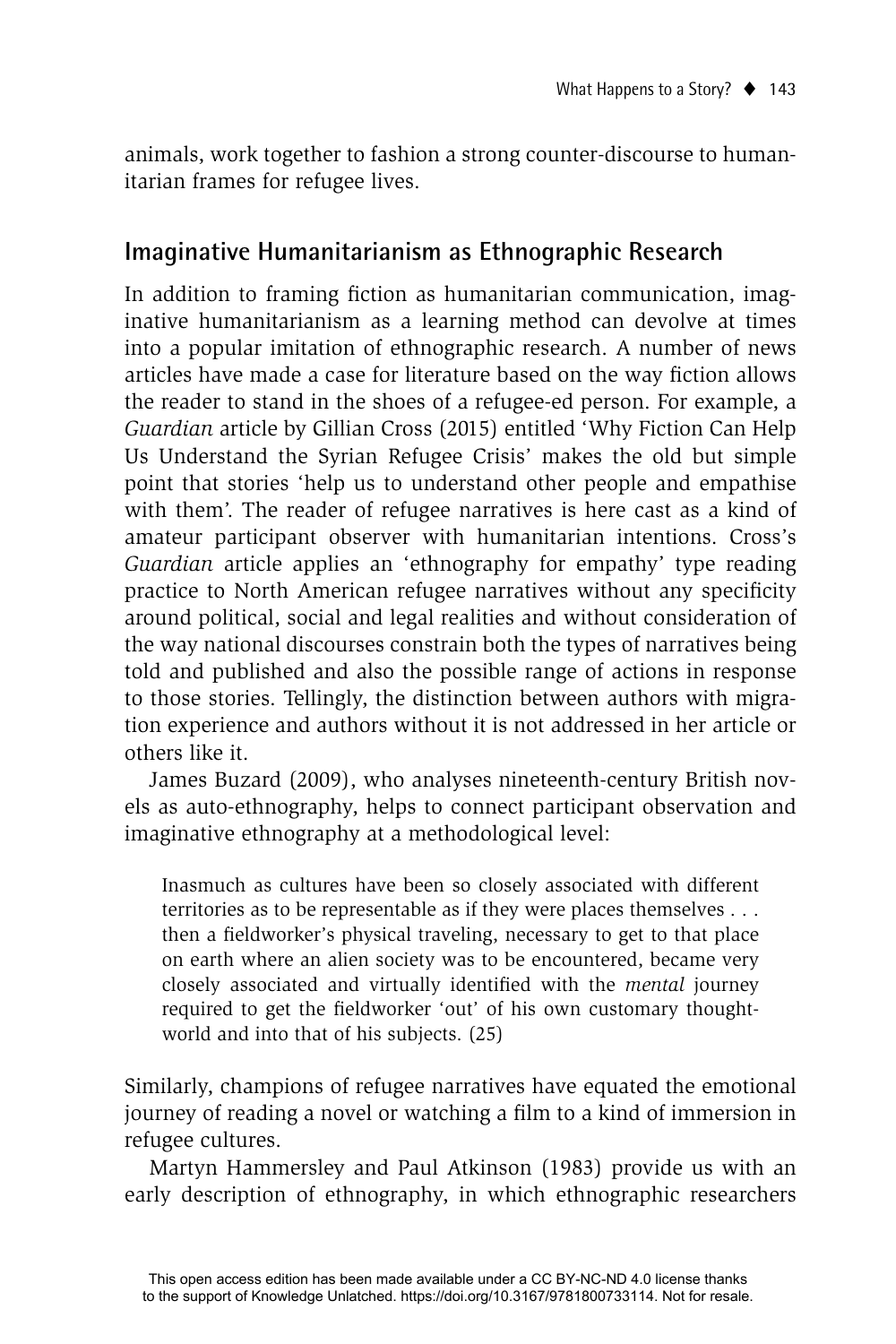as participant observers of the 'variations in cultural patterns across and within societies' are trying to better describe the subjects of their study and the interpretive lens of the subjects of their study (8). The ethnographer's aim is to create 'detailed descriptions of the concrete experience of life within a particular culture and of the social rules or patterns that constitute it' (8). This kind of description inevitably involves a level of interpretation. Tim Ingold's (2014) helpfully polemical intervention defines ethnography narrowly to avoid commodifying participant observation fieldwork. Arguing that 'ethnographic' is overused as a loose qualifier for research methods, he separates fieldwork (in our case, participant observation) from ethnography, which he defines as 'writing about the people' (385). The collapse of participant observation and ethnography may undermine a researcher's ability to learn *from* people, not learn *about* them because it implies that description and analysis are taking place at the same time as participant observation. 'Participant observation', he declares, 'is absolutely *not* an undercover technique for gathering intelligence on people, on the pretext of learning from them . . . [It is an] ontological commitment' (388). Such 'rigorous . . . inquiry' requires 'long-term and open-ended commitment, generous attentiveness, relational depth, and sensitivity to context' (384). In the classroom, readers may immerse in a creative narrative with the intent of gathering knowledge about refugee culture for class discussion or a term paper. However, Ingold's critique suggests that the elision of immersing and describing may create superficial data points rather than an opportunity for the patient, deep reading that fiction is meant to offer.

My assessment of imaginative humanitarian ethnography addresses both the uncritical use of a participant observer model for reading to learn, and also the very possibility of ethnographies of refugee culture. Several problems with humanitarian ethnography present themselves: (1) There is no discrete, structured refugee culture; $2$  (2) People who have sought refuge are culturally heterogenous; (3) The state (alongside NGOs, non-state fascists, citizen lobbies, research institutions and even sometimes corporations) is the primary perpetuator of the idea of 'refugee culture', and arguably no 'refugee' institutions or traditions exist apart from it; (4) People who have sought refuge are geographically dispersed; (5) People often want to shed the refugee label once they achieve permanent resident status, leaving an unrepresentative sample to speak on behalf of a non-discrete, heterogeneous population.

Thus, a central problem with humanitarian ethnography as an approach to refugee stories is the question of culture and how it is delim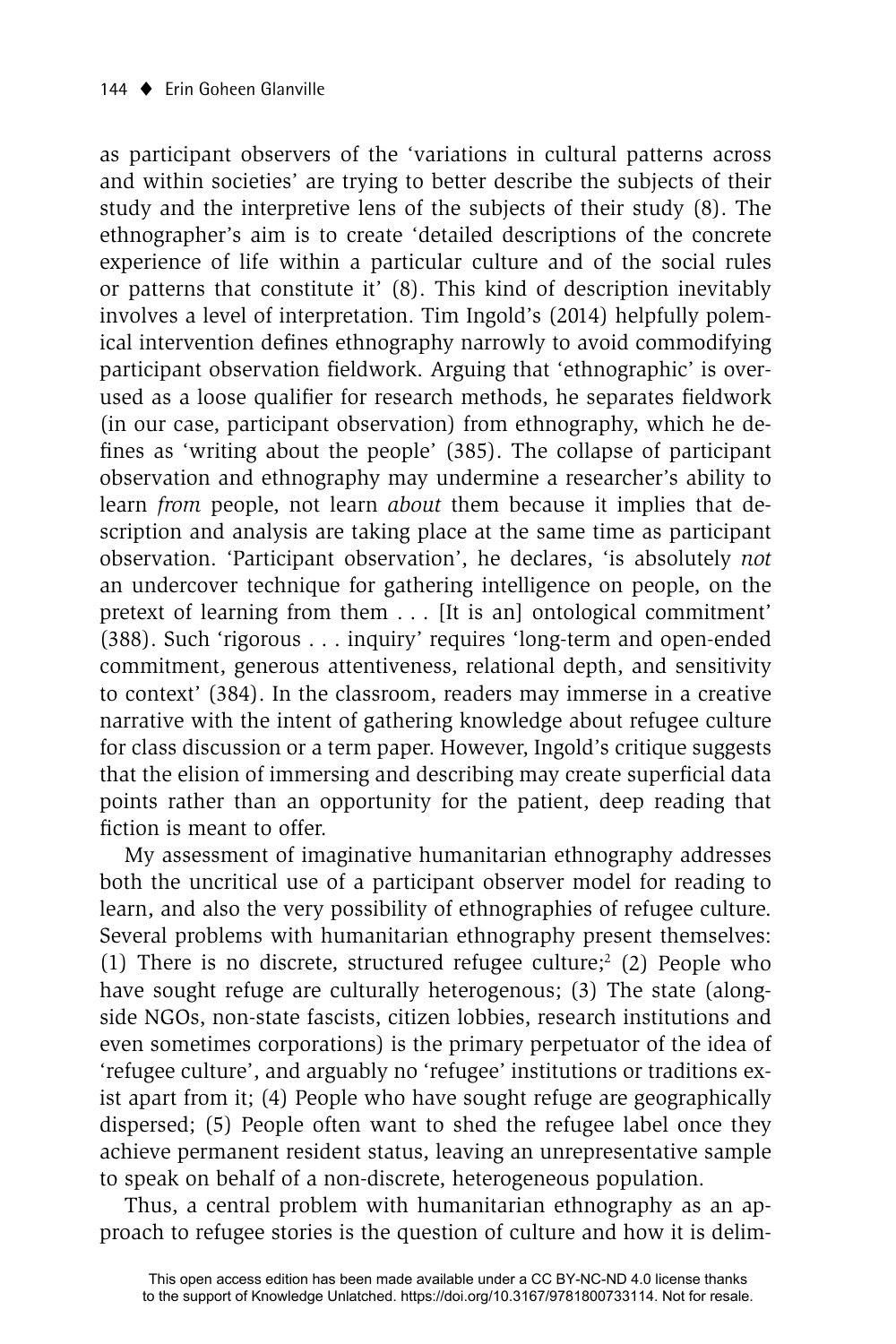ited. If a course does not grapple with the question of what 'refugee culture' means when exploring refugee culture through imaginative narratives, a learning community may believe it is discovering generalisable data about authentic refugee experiences when in fact it is adding to the bureaucratic, political and humanitarian discourses about refugee experiences. This is in part because the term refugee is inextricably linked to discourse-specific concepts like the nation-state, sovereignty, citizenship, borders, humanitarianism and trauma. To put it differently, people who have sought refuge identify with diverse cultural heritages and tell stories from wide-ranging experiences. But what some readers may think of as 'refugee culture' in a text may in fact be the machinations of citizen or nation-state culture. Reading a refugee narrative as ethnography may erroneously locate refugee subjectivity in the identity of an individual character rather than in the categories of a legal system. The danger of a single story coming to represent a diverse group of individuals is also present. To be clear, my critique of imaginative ethnography is not that stories cannot teach anything about refugee realities. The point is that educators must help students to hedge what can be known through imaginative narratives about displacement. 'What it is like to be a refugee' is the blunt tool students arrive with to interpret stories; a sharper tool is needed.

Imaginative *humanitarian* ethnography is motivated by the belief in universal ethical claims that lead the reader to observe, describe and locate refugee experiences in imaginative texts as a discrete set of cultural patterns. This way of reading believes in the ability of fiction to host participant observers who can then create useful (empathetic) knowledge. Given the predetermination of humanitarian frames, the scholarly potential of this kind of reading remains limited. In the expectation that reading a refugee narrative will provide knowledge of refugee culture through intimate exposure to a character or set of characters, one witnesses the unintended effect of popular defences of literary study: citizens should read refugee stories to unlock the peculiarity of 'refugee tribes'.

As an example, in a recent interdisciplinary graduate seminar course I taught on refugee narratives, the class was discussing Canadian author Lawrence Hill's political thriller *The Illegal* (2015). One student bravely expressed confusion about why they did not like the book and why they could not connect with it. I pressed them on what 'it' stood for, and together we realised that 'it' was the main character, Keita, and that what the student desired was to hear an expression of emotion that reflected the impact of the trauma Keita was experiencing. Without that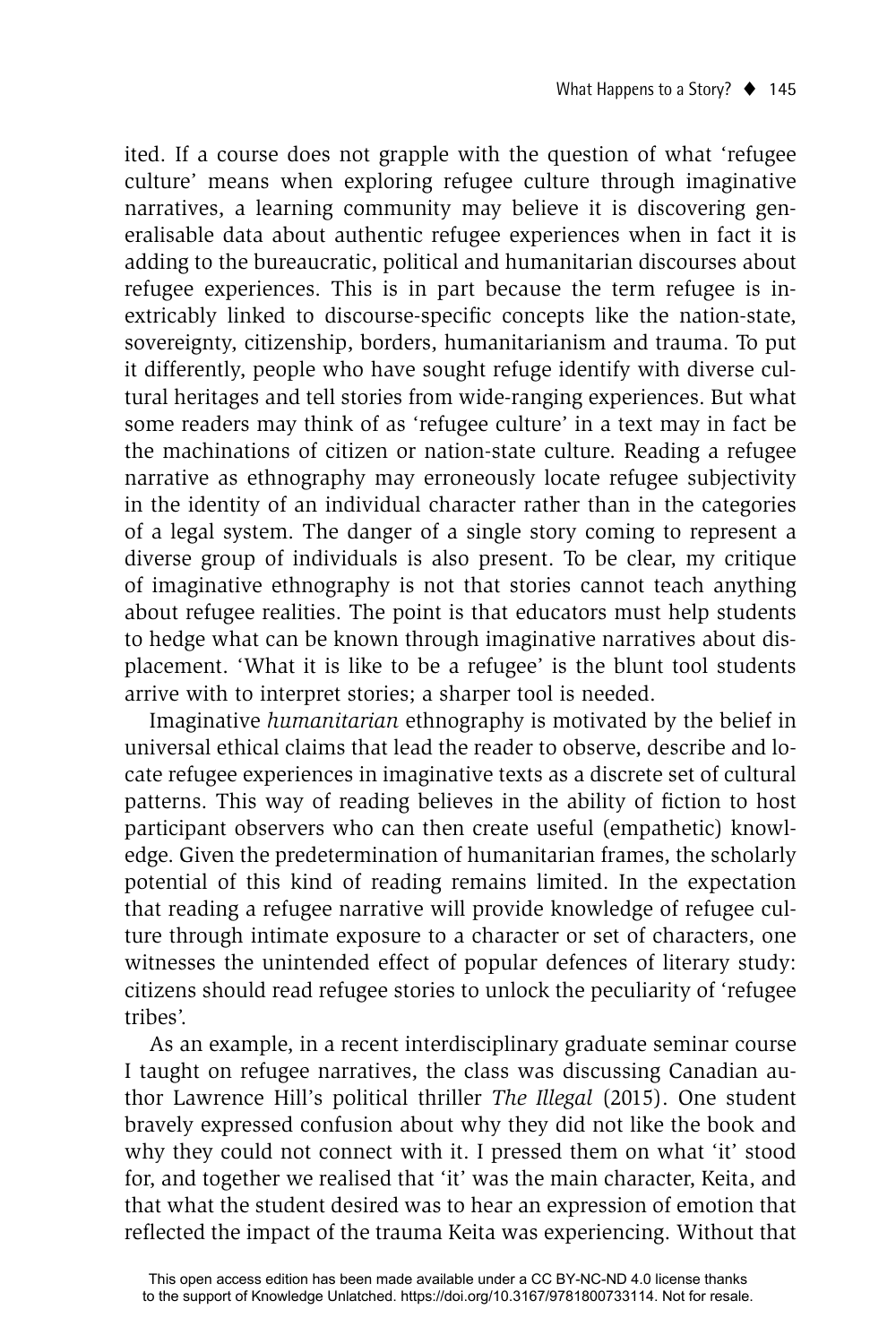emotional exposure, the student had a hard time connecting with what they considered to be the experience of forced displacement. As I tried to steer the conversation in the direction of the author's choice of genre rather than the theme of forced displacement, another student continued the line of thinking of the first student: they wondered whether the lack of emotional expression suggested Keita was too traumatised to express his trauma and so to heal. A year later in an undergraduate course where we studied the same book, one student tried to articulate an answer to whose story it was by saying, 'I thought it was Keita's at first, but he's not even there at the end of the novel. So, I'm confused'. Another student said they had felt disappointed by the second half of the book because it 'didn't feel real', specifically, the ending was too neat and the perspective kept changing. Another student's term paper argued that satire was an inappropriate genre for refugee storytelling, given the seriousness of the global 'refugee crisis'. I read the confusion, frustration, disappointment and hesitancy in these moments as thwarted expectations about the consumption of humanitarian stories. Their desires for the text are further complicated by the fact that, while Hill had a family connection to undocumented life, he does not have personal refugee experience.

#### **Countering Imaginative Humanitarian Ethnography**

Encountering imaginative humanitarian ethnography, I have turned often to the literary tradition of close reading to help balance ethical and aesthetic concerns.<sup>3</sup> Yet even close readings can produce atomised interpretations that are susceptible to final papers with humanitarian conclusions. Towards what do educators and students of forced migration move when they want to escape humanitarian frames? What alternative reading practices respect the vulnerability of and care for the power of stories about displacement? In the face of globalised neoliberalism, how does one teach stories and employ storytelling so as to fundamentally shift the patterns of consumption and paternalism that undergird encounters between a learner (particularly those without refugee experience) and stories of forced migration?

One of the challenges with reading refugee narratives differently is that imaginative humanitarian ethnography needs to be unearthed and examined before it can be critiqued. The bandwidth required to undo a particular reading practice may mean there is only space to prove the damage and not the regenerative potential found in self-representative media. This chapter might be such an example. In some discussions I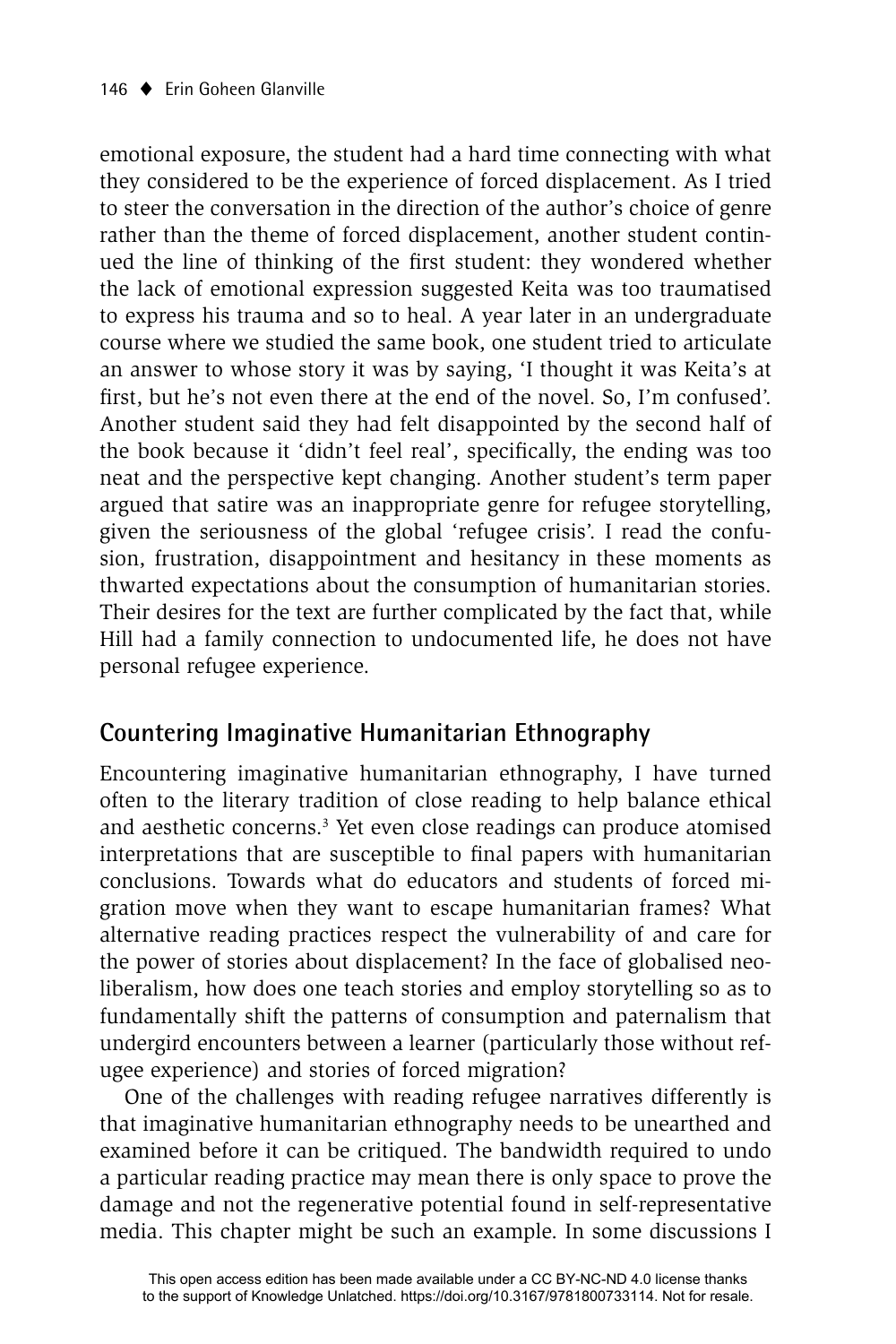have facilitated, we engage in a critical deconstruction of humanitarian communication only to return to the very principles just deconstructed. For example, we may get to the point in a discussion where we recognise the limits of empathy within a humanitarian frame, but then final papers or reflections call for empathy as a solution to the humanitarian frame. As Eve Tuck (Unangax) (2009) has famously observed about what she calls 'damage-centred' research on Indigenous communities, 'the paradox of damage: to refute it, we need to say it out loud' and repeating the damage aloud reiterates and confirms it, sometimes as more primary than the wisdom and hope of communities who experience damage yet carry on (417). Yet 'even when communities are broken and conquered, they are so much more than that – so much more that this incomplete story is an act of aggression' (416). Can the wisdom and hope of a community shape reading practices? Is there a relational way of understanding interpretation that can undo reading practices that feel like an act of aggression?

In the introduction to *Countering Displacements*, my co-authors and I use the term 'counter' to describe the coming together of regeneration and critique:

To counter a force is both to meet it in strength and also to strategically undermine it, to prepare for a future onslaught and to question injustice in the very moment of displacement . . . More than simply *en*countering displacement, countering encompasses the varying activities of creative and strategic agents. (Coleman et al. 2012: xxx)

Similarly, the work of countering imaginative humanitarian ethnography invites a different conceptualisation of reading that can shift the focus, unearthing what happens to a narrative when it is read and asking what kind of learning practices might respect the narrative's vulnerability. As the introduction to this chapter suggested, one way to counter imaginative humanitarian ethnography is to recast stories as gifts or to consider the exchange of stories as part of the gift economy rather than only the knowledge or information economy. The following section describes stories as gifts that are received by learners, providing a relational description of the event of reading.

### **Stories as Gifts**

In the classroom, explicitly framing refugee stories as gifts is a way of supporting and valuing the participation of students with refugee backgrounds. It also establishes the relational nature of writing and reading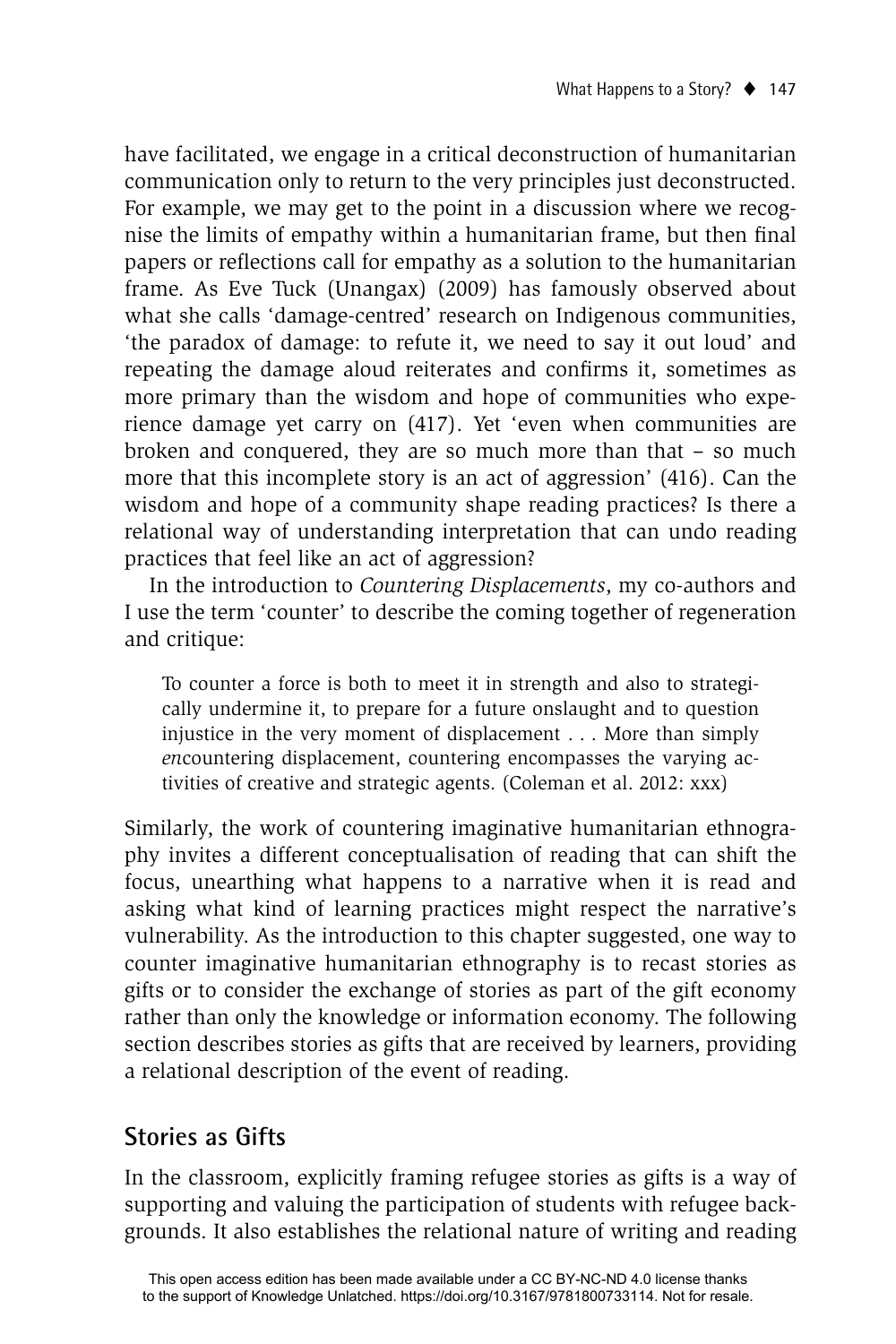stories and, by extension, invites readers to consider their reading a form of relational listening. References to story as gift can be found in Indigenous studies and spiritual traditions (Simpson and Strong 2013; Kuokkanen 2007), in media studies (Dovey 2014; Romele and Severo 2016), in narrative medicine (Spencer 2016; Small 2005), in literary studies (Coleman 2009; McCall 2011), in religious studies (Atkinson 1995; Griesenger and Eaton 2006), and in stories themselves. Different cultural understandings of gift establish specific and varied significances for the conceptualisation of stories as gifts. Rauna Kuokkanen's (Ohcejohka/Utsjoki) (2007) research on storytelling as gift describes the 'logic of the gift' as engendering a relationship 'characterized by reciprocity and by a call for responsibility to the "other"' (2, 23). The kind of recognition that is required by a gift is 'knowledge as well as commitment, action, and reciprocity' (3). Education professor Jo-Ann Archibald's (Stó:lō) (2008) research on the Stó:lō practice of storywork extends the four Rs of ethical Indigenous education – respect, relevance, reciprocity and responsibility (Kirkness and Barnhardt 1981) – to include 'holism, interrelatedness, and synergy' (Archibald 2008: 2). She writes: 'I coined the term [storywork] because I needed a term that signified that our stories and storytelling were to be taken seriously [. . . as] cultural work' (3–4). While Archibald does not explicitly theorise stories as gifts, the language of gift runs through her work as she describes the stories that were 'given' to her by elders during her research. She extends her analysis to stories that have been recorded and written down. Her approach to story as gift highlights the relational nature of narratives and of reading: 'in Stó:lo and Coast Salish cultures the power of storywork to make meaning derives from the synergy between the story, the context in which the story is used, the way that the story is told, and how one listens to the story' (84). Learning from Archibald's research for our discussion of refugee narratives in education, we might surface the relationality existing among the narrative, the context of reading communities, the way texts are written, and the way communities read. The time educators take to participate in local communities and their material struggles enlivens this knowledge.

Yet this chapter has critiqued action-oriented interpretive frames. A brief word of clarification is, therefore, necessary to distinguish between the responsibilities of stories as gifts and the responsibilities of stories as humanitarian communication. More often than not, humanitarian communication is produced by people without refugee experience and urges action on behalf of generalisable 'objects of rescue' (Espiritu 2006). Humanitarian discourse simulates emotional connection between read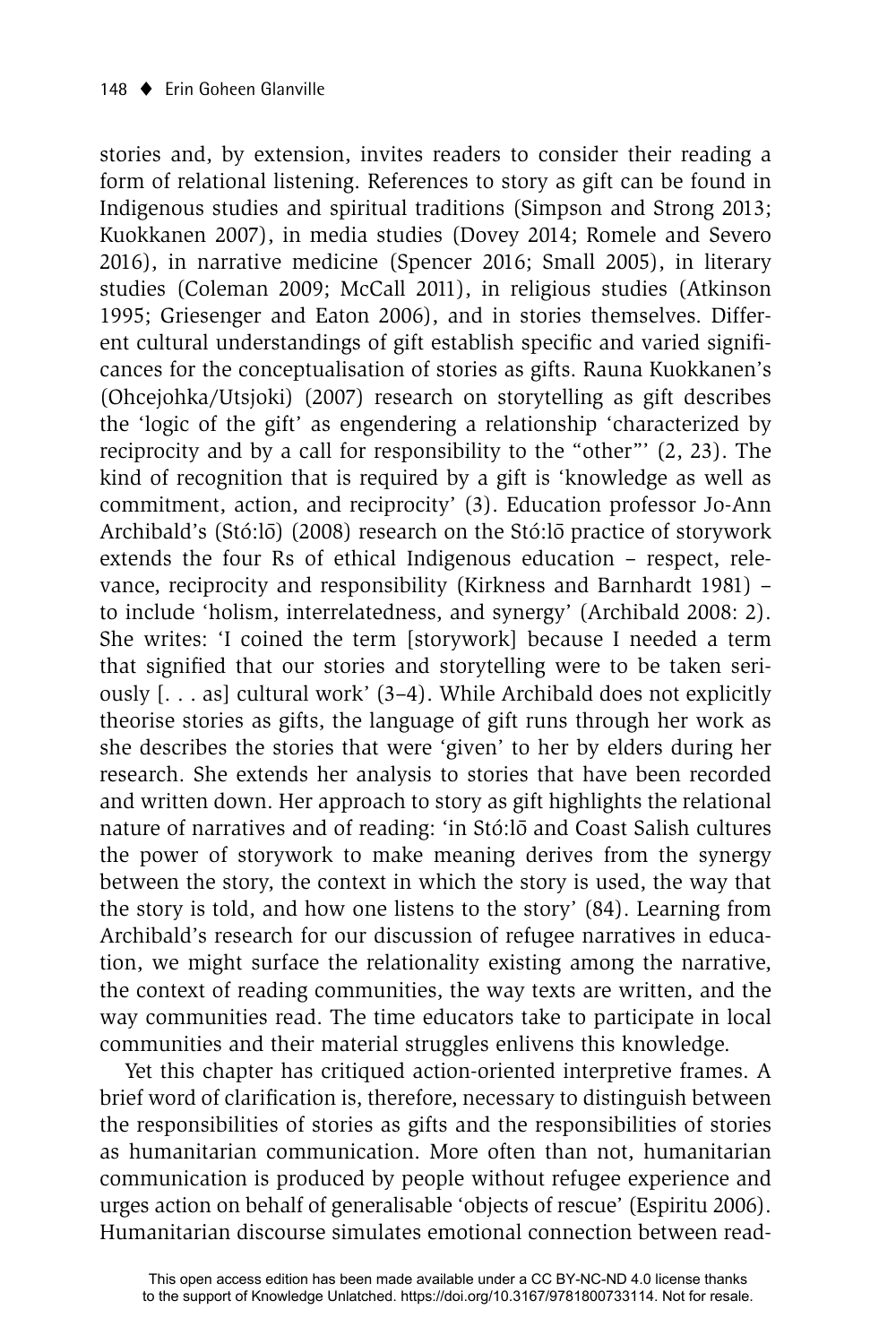ers and refugee cultures to stimulate a material relationship between readers and humanitarian action. I view this as a separation of the story from the agency of the individual person who has lived it. By way of contrast, stories offered by people with refugee experience and received as gifts among relations remain attached to the persons who lived or tell it. To be responsible to such a gift is to engage in living inquiry: joining a community that is already in action and embedding in relationships with a particular refugee community. Reciprocity and responsibility may look more like supporting, elevating, following and sharing power with those who have navigated the asylum system.

## **Reading as Listening**

Once we acknowledge that the practice of reading takes place within a relational matrix, it makes sense to use the metaphor of conversation to reconceive reading as listening. Given the 'subtle shifts in acoustical agency' implied by 'different senses of the term "listening"', determining what kind of listening a learner aims for is also important (Rice 2015: 100). Working from an oral tradition, Archibald refers to storywork as 'story listening' (2008: 7); she reminds her readers that 'patience and trust are essential for preparing to listen to stories' (8). Her use of the phrase 'listen to' is a significant distinction from the arguably more common instruction in the classroom to 'listen for'. Where 'listening to' may imply receptive, open-ended, relational attention aimed at learning from the storyteller, 'listening for' references the search for particular predetermined knowledge (for example, humanitarian calls to action) in the story.

In my postdoctoral research on refugee stories and dialogue, 'Digital Storytelling as a Method for Refugee Dialogue in Canada' (2017– 2019), the importance of 'listening to' emerged as well. I had conducted cross-sector interviews on the ordinary words of asylum discourse, and reading through the transcripts I noticed 'listening' as a keyword. One interviewee, Sharmarke Dubow, who is a former refugee now living in Canada, is an elected city councillor in Victoria, British Columbia. Before our interview, Dubow asked me to tell him my story to make clear my personal intentions, even though he had read my research protocol and we had clarified the research goals. I spoke for a long time and answered all his questions. By 'listening for' something in my story, he subtly switched the agency of the exchange. When he was satisfied that my research intentions had come out of a good story, we began an interview that lasted no longer than my introductory story.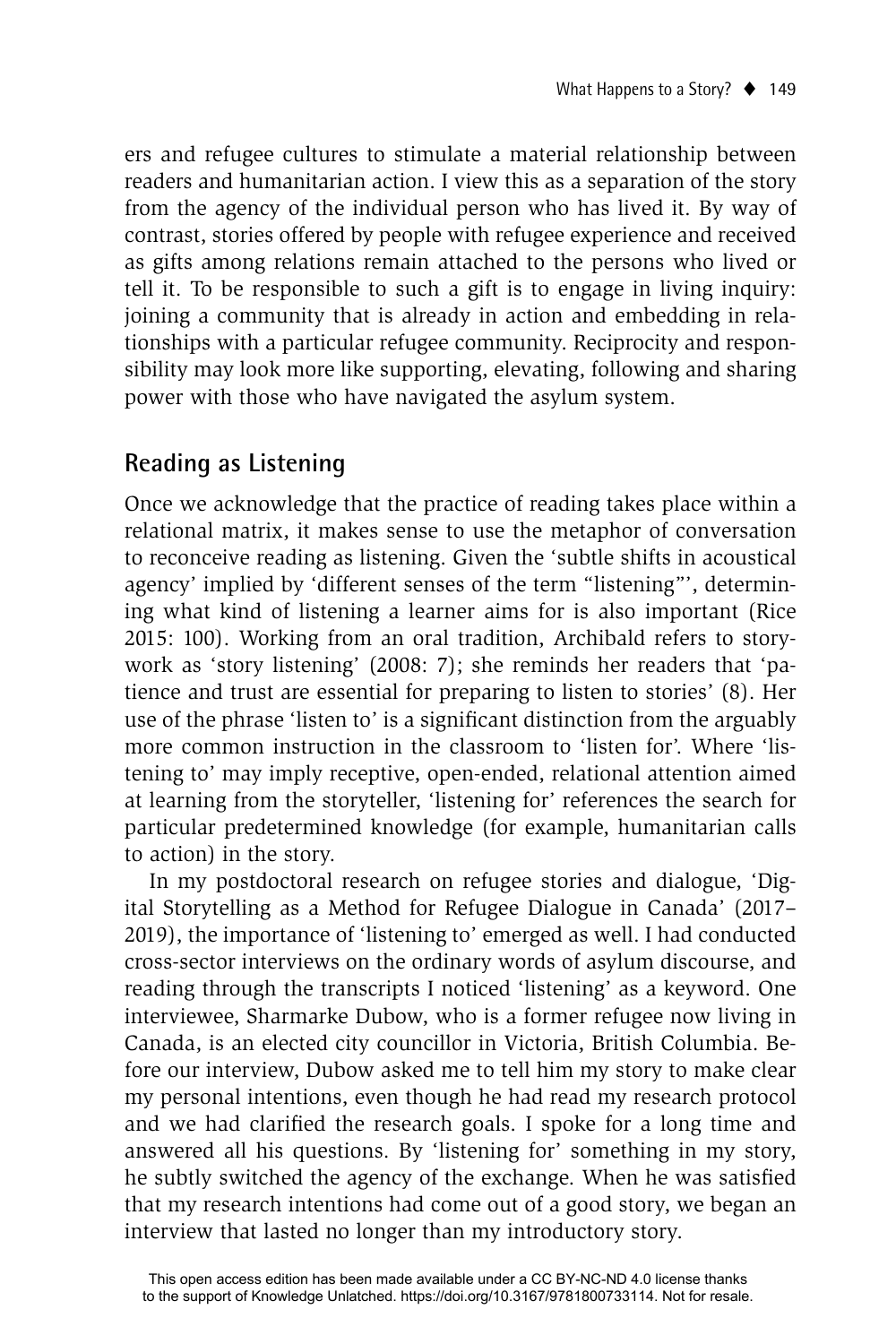'Stories are listening', he explained. 'We are in a moment that we observe information quickly, and we want sound bites.' Claiming agency at the start of the interview was a brilliant move to protect his own story by first 'listening for' paternalistic patterns of interview listening in me. Describing the significance of listening, Dubow said that listening 'comes out of a good intention, not gaining something . . . it's not [a] transaction. It's curiosity, it's non-judgement, and sometimes you don't gain anything. And you respect that'. Listening to learn needs to be wrested away from abstracted, decontextualised commodity logic and returned to the relationality of gift logic. I offered my gratitude, saying, 'I feel protective of people's stories . . . I always think it's a gift, but I know it's a gift that you can choose to give or not. And I appreciate that you choose to [share your stories with others]'. Dubow's response pushed back slightly: 'It's part of me'. He continued, 'I personally see it as a responsibility [rather than a choice] now that I am Canadian'. In this way Dubow discerns story as indistinguishable from the person whose story it is, and frames storytelling, and by extension story listening, as a relational responsibility without expectation of profit. My task as I edited the video footage was to find a form that might instil an ethic of reciprocity in the viewers/listeners of his words.

# **Pedagogical Suggestions**

How do educators shift the patterns of consumption and paternalism that undergird every encounter between a learner (particularly, but not exclusively, those without refugee experience) and stories of forced migration? How does one teach stories to support learners across difference to remain curious and empowered? Some ideas include: (1) building relationships of trust and mutuality with local communities; (2) inviting guest speakers to comment on the broader culture based on their refugee experiences; (3) getting students into the community through experiential learning appropriate to their level; (4) facilitating rigorous interpretations of each narrative's aesthetic and rhetoric through close readings; (5) assigning refugee authors, theorists and media-makers; (6) studying inequity in international systems and national cultures from the perspective of refugee narratives; (7) assigning materials that benefit displaced communities financially.

Reframing refugee narratives differently from imaginative humanitarian ethnography requires educators to re-evaluate what is most important to learn from a refugee narrative, what is considered common sense about the characters' experiences, what requires explanation, what de-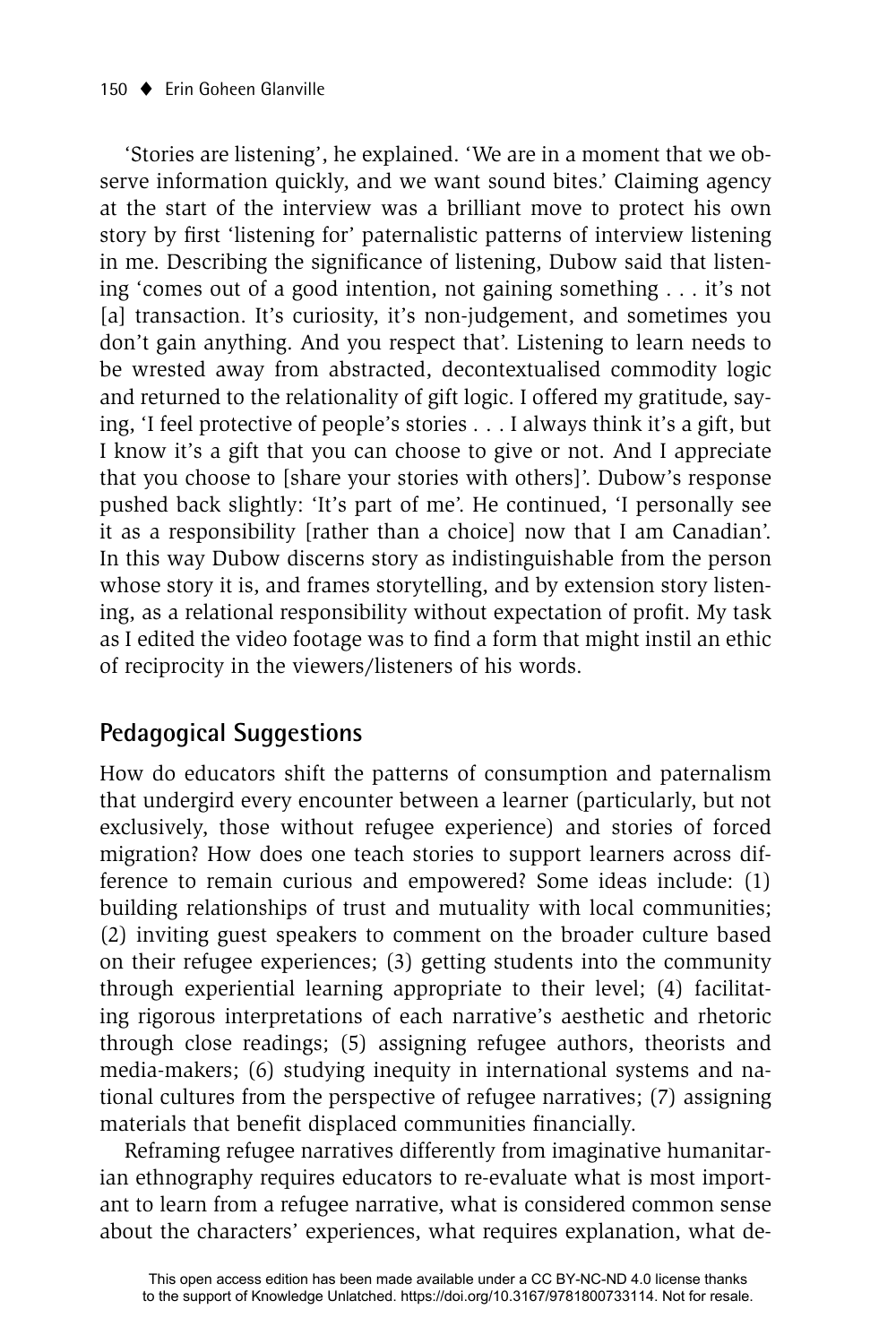tails can be ignored, and even the book's capabilities and limitations for effecting change in the world. Reframing can occur in all aspects of teaching: assigned reading questions, the course's thematic focus, lecture material and class discussions. The work of reframing refugee narratives may involve redefining the problem or issue as something other than the search for refuge (perhaps something more complex like ethnonationalism, American imperialism, global arms sales, fundamentalism, capitalism, or something else altogether), and it may ask learners to give the authority for answering 'how best to solve the problem' back to those in search of refuge, whether imagined or otherwise. In imaginative narratives, reframing refugee stories could look like asking students to clearly articulate what the problem is *according to the text* and how the *characters* suggest solving that problem, in addition to asking what relationship this may or may not have with *the author's* perspective.

To return to Nguyen and Fung (2016), in social sciences, policy and ethnography, refugees have become 'objects of investigation . . . [but] refugees [are] active participants that use rhetorical and aesthetic means to inform, push against, and redefine the mechanisms that construct them as subjects' (6). In the classroom, resisting simplified interpretations of refugee culture via imaginative ethnography requires an explicit articulation of the object of study as the narrative and not refugee culture (which may result in less discussion of migration themes); it means attending to the ways refugee authors, as co-educators, are interrupting popular cultural narratives or the way refugee theorists are interpreting narratives; and it cautions against the language of authenticity or generalisations about refugee culture as a unitary subject. Positively, it means contextualising each new story within in its own cultural, political, historical and national environment, discovering the particular political vision of each storyteller, and asking the text to offer unexpected knowledge. Concretely, this could take the shape of experiential learning that reminds students of the active role of refugee communities in creating culture and that raises questions about the relationship between cultural production and material gains or losses for refugee communities. Assigning interdisciplinary or cross-cutting scholarship can draw out the relevance of a cultural text and relate it to similar experiences of disenfranchisement, such as that of temporary foreign workers.

### **Conclusion**

What happens to a refugee story in the classroom? A learning process undertaken by students based on their expectations for reading a refu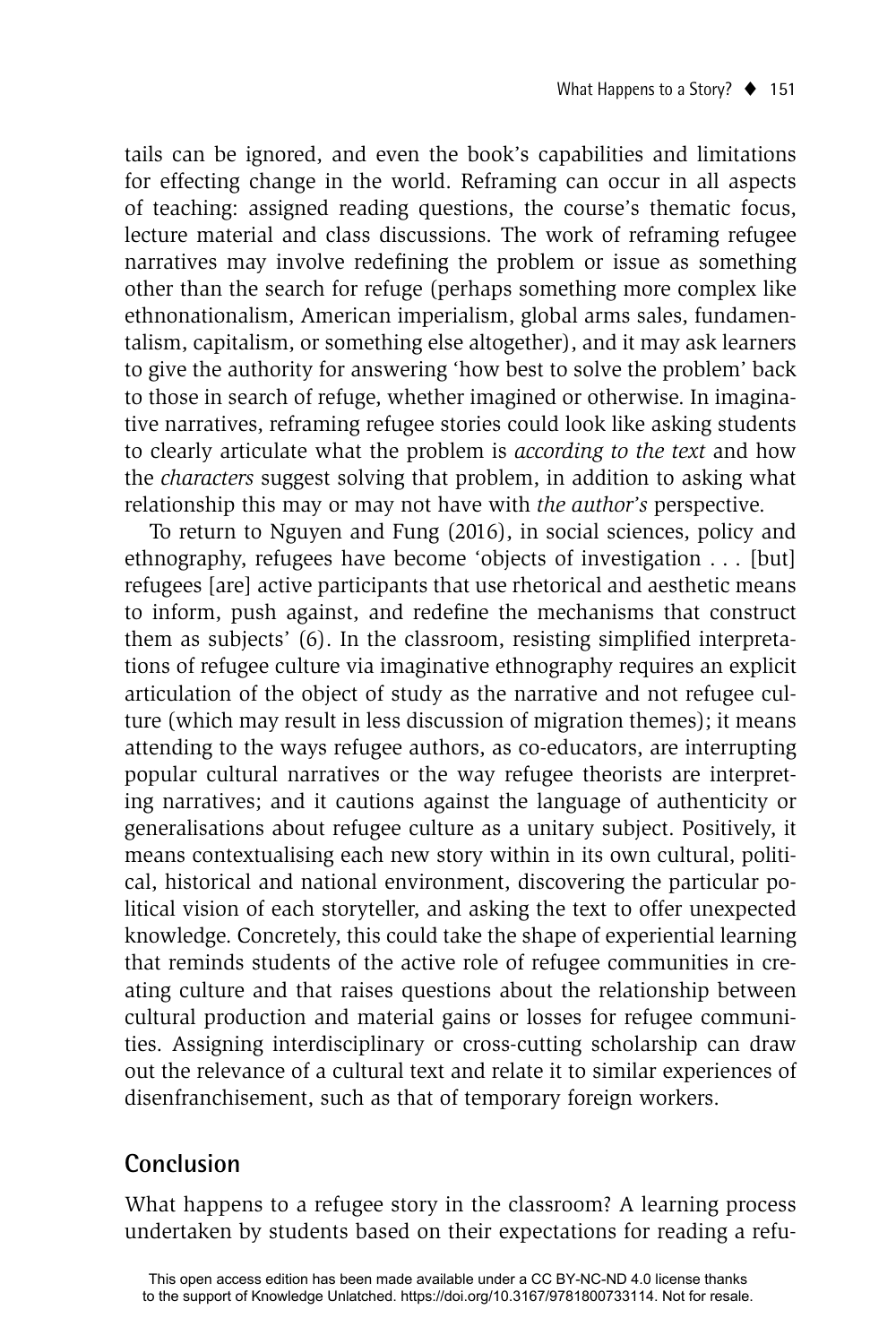gee story. Many students arrive in a classroom already primed to commit humanitarian ethnography against stories. In addition to overriding the lifeworld of the story, this can be an alienating and diminishing experience for students with correlative experiences. Reading refugee stories as imaginative humanitarian ethnography layers the complexity of global politics, onto a personal sense of responsibility to strangers, onto the emotional impact of reading about violence, onto assumptions about human rights and equality, onto a growing knowledge of migration in unmanageable scope. Discussions then about what should be done can turn to despair and short circuit more nuanced analysis. I see the role of the instructor as unmasking and denaturalising this reading process, while simultaneously practising different learning approaches that allow students' readings of narratives to serve as jumping-off points for further relational inquiry.

How to study refugee literature ethically within its relational matrix remains an open question. When developing research methodology, I hold myself accountable to my ancestral story of displacement, to my friendships with people who formerly carried the status of 'refugee', and to refugee claimant communities in my city. In the classroom, my pedagogy resists pragmatic and utilitarian humanitarian readings of cultural texts by highlighting unequal access to the category of 'human', interrogating the language of humanising that often frames refugee storytelling, analysing the social inequity established by commercial representations of refugees, and delaying urgent questions about action by slowly unpacking the aesthetic construction of the text. These pedagogical shifts have proven helpful in resisting a way of reading refugee narratives that joins the frame of humanitarian communication with an ethnographic reading practice. Yet as a settler scholar with a nomadic childhood, an educator in the humanities with a love of story and training in anti-colonial theories and literatures, I still wonder, at an existential level, from what ground I read and teach refugee literature. I make missteps and continue to search for transformative pedagogy and mentors that can help me, as a learner, to be self-aware about the relations engendered in reading.

**Erin Goheen Glanville** is an instructor in the Coordinated Arts Program at the University of British Columbia, Coast Salish Territory. Dr Glanville's community-engaged research project, Worn Words, develops a cultural refugee

 $\blacklozenge$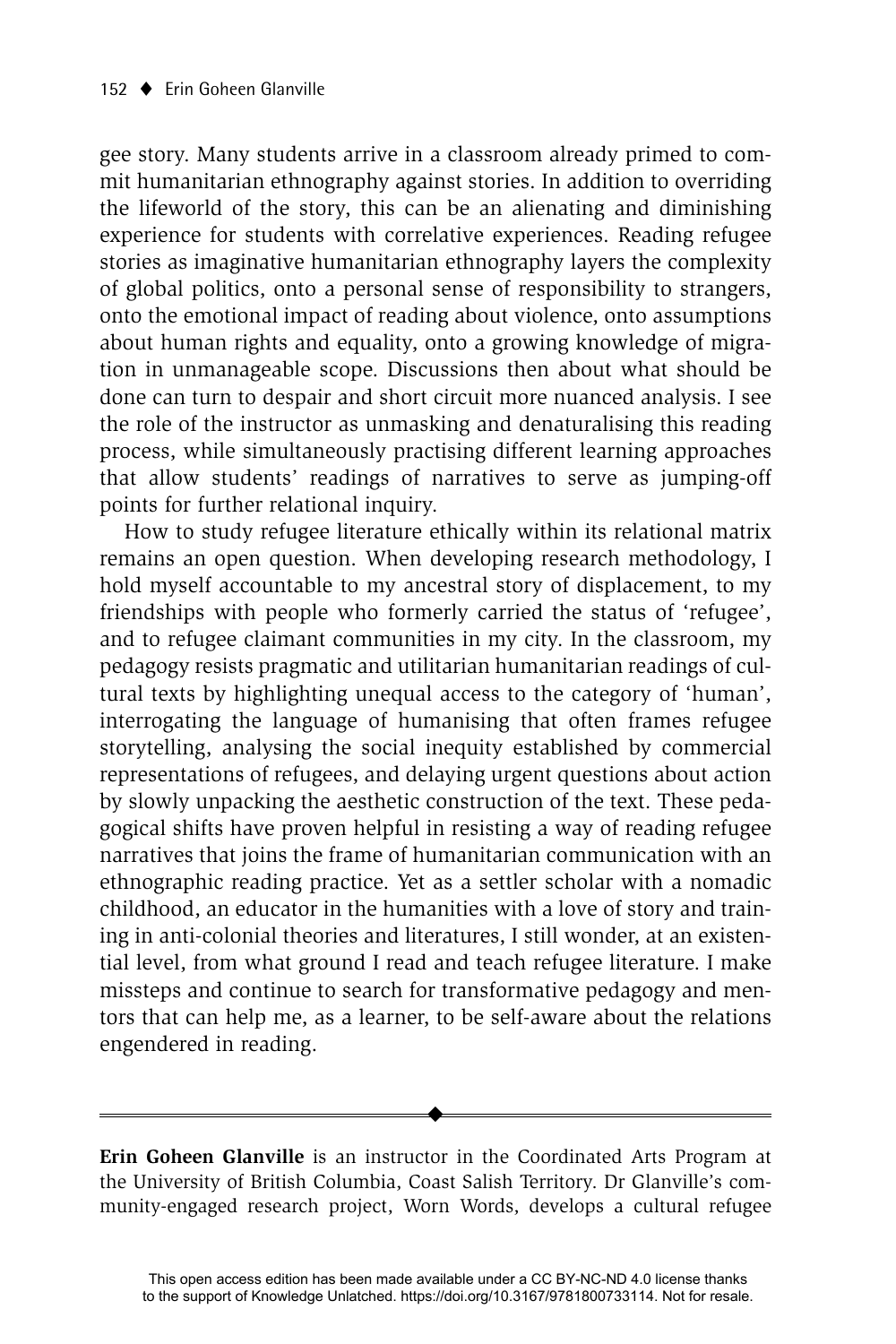studies approach to narrative media-making and pedagogy. She serves on the Executive Committee for UBC's Centre for Migration Studies and on the Board of Directors for Kinbrace Community Society. Glanville is also co-editor of *Countering Displacements: The Creativity and Resilience of Indigenous and Refugee-ed Peoples* (2012). The Worn Words film *Borderstory* (2020) is available online as an educational resource for classrooms and communities: https:// vimeo.com/42754559 or www.eringoheenglanville.com.

#### **Notes**

- 1. See, for example, https://enoughproject.org/blog/world-refugee-day-importa nce-refugee-stories; https://wowlit.org/blog/2016/12/05/sharing-immigrantand-refugee-stories/; https://greatergood.berkeley.edu/article/item/why\_chil dren\_need\_to\_hear\_refugee\_stories; https://www.msf.org/refugees-aroundworld-stories-survival-world-refugee-day; https://www.theguardian.com/bo oks/2019/jun/23/refugee-tales-migration-books-ungrateful-refugee-ourcity-dina-nayeri-jon-bloomfield-jonathan-portes; https://academic.oup.com/ jrs/article-abstract/21/1/117/1513055?redirectedFrom=fulltext.
- 2. Anthropologist Liisa Malkki's critique in the 1990s of the tendency of refugee research to treat refugee subjects as belonging to a unitary culture is often referenced to make this point.
- 3. For a practical introduction to close reading, see http://canlitguides.ca/chap ter-categories/research-skills/. Or, for a critical history of the close reading method, see Herrnstein Smith (2016).

#### **References**

Archibald, J.-A. 2008. *Indigenous Storywork: Educating the Heart, Mind, Body, and Spirit*. University of British Columbia Press.

- Atkinson, R. 1995. *The Gift of Stories: Practical and Spiritual Applications of Autobiography, Life Stories, and Personal Mythmaking*. Westport, CT: Bergin & Garvey.
- Buzard, J. 2009. 'Part One: Cultures and Autoethnography', in *Disorienting Fiction: The Autoethnographic Work of Nineteenth-Century British Novels*. Princeton, NJ: Princeton University Press, pp. 3–60.
- Chouliaraki, L. 2010. 'Post-Humanitarianism: Humanitarian Communication beyond a Politics of Pity', *International Journal of Cultural Studies* 13(2): 107–26.
- Coleman, D. 2009. *In Bed with the Word: Reading, Spirituality, and Cultural Politics*. University of Alberta Press.
- Coleman, D., et al. 2012. *Countering Displacements: The Resilience and Creativity of Refugee-ed and Indigenous Peoples*. University of Alberta Press.
- Cross, G. 2015. 'Why Fiction Can Help Us Understand the Syrian Refugee Crisis', *The Guardian*, 8 September, Author Opinion.
- Dovey, J. 2014. 'Documentary Ecosystems: Collaboration and Exploitation', in K. Nash, C. Hight and C. Summerhayes (eds), *New Documentary Ecologies:*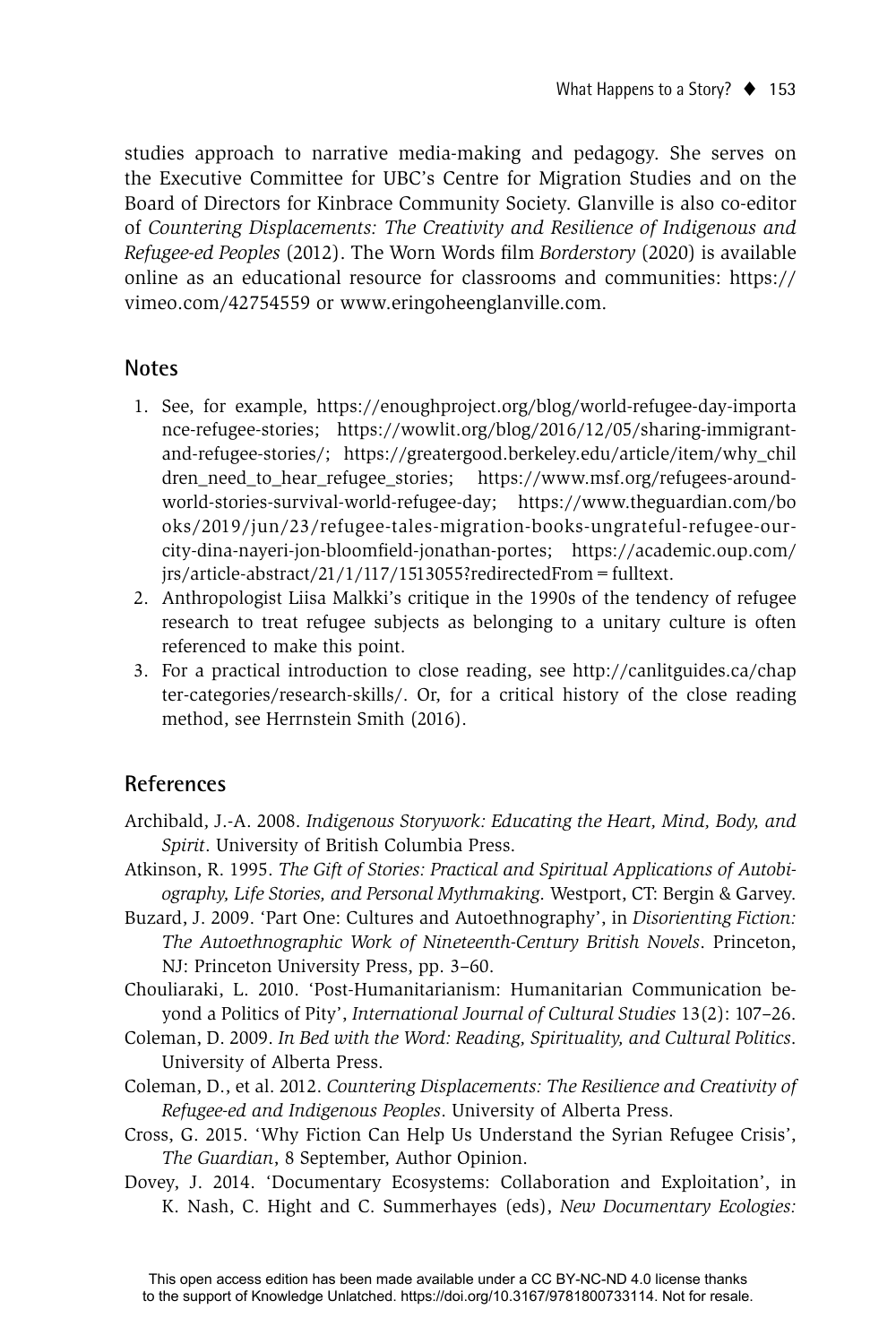*Emerging Platforms, Practices and Discourses*. London: Palgrave MacMillan, pp. 11–32.

- Espiritu, Y.L. 2006. 'Toward a Critical Refugee Study: The Vietnamese Refugee Subject in US Scholarship', *Journal of Vietnamese Studies* 1(1–2): 410–33.
- Fitzpatrick, E. 2018. 'A Story of Becoming: Entanglement, Settler Ghosts, and Postcolonial Counterstories', *Cultural Studies | Critical Methodologies* 18(1): 43–51.
- Gordimer, N. 1989. 'The Ultimate Safari', *Granta*, 1 September.
- Griesenger, E., and M. Eaton. 2006. *The Gift of Story: Narrating Hope in a Postmodern World*. Texas: Baylor University Press.
- Hammersley, M., and P. Atkins. 1983. *Ethnography: Principles in Practice*. Tavistock Publications.
- Herrnstein Smith, B. 2016. 'What Was "Close Reading"? A Century of Method in Literary Studies', *Minnesota Review* 87: 55–75.
- Hill, L. 2015. *The Illegal*. Harper Collins.
- Ingold, T. 2014. 'That's Enough about Ethnography!' *HAU: Journal of Ethnographic Theory* 4(1): 383–95.
- Kirkness, V.J., and R. Barnhardt. 1981. 'First Nations and Higher Education: The Four R's – Respect, Relevance, Reciprocity, Responsibility', *Journal of American Indian Education* 30(3): 1–15.
- Kuokkanen, R. 2007. *Reshaping the University: Responsibility, Indigenous Epistemes, and the Logic of the Gift*. UBC Press.
- McCall, S. 2011. *First Person Plural: Aboriginal Storytelling and the Ethics of Collaborative Authorship*. UBC Press.
- Nguyen, M., and C. Fung. 2016. 'Editor's Introduction. Refugee Cultures: Forty Years after the Vietnam War', *MELUS: The Society for the Study of the Multi-Ethnic Literature of the United States* 41(3): 1–7.
- Nussbaum, M.C. 2016. *Not for Profit: Why Democracy Needs the Humanities*. Princeton, NJ: Princeton University Press.
- Rangan, P. 2017. *Immediations: The Humanitarian Impulse in Documentary (a Camera Obscura Book).* Durham, NC: Duke University Press.
- Rice, T. 2015. 'Listening', in D. Novak and M. Sakakeeny (eds), *Keywords in Sound*. Durham, NC: Duke University Press, pp. 99–111.
- Romele, A., and M. Severo. 2016. 'The Economy of the Digital Gift: From Socialism to Sociality Online', *Theory, Culture, and Society* 33(5): 43–63.
- Simpson, L., and A. Strong. 2013. *The Gift is in the Making: Anishinaabeg Stories*. Portage and Main Press.
- Small, N. 2005. 'The Story as Gift: Researching AIDS in the Welfare Marketplace', in R.S Barbour and G. Huby (eds), *Meddling with Mythology: AIDS and the Social Construction of Knowledge*. London: Routledge.
- Smith, L.T. 2012. *Decolonizing Methodologies: Research and Indigenous Peoples*. London: Zed Books.
- Spencer, A.C. 2016. 'Stories as Gift: Patient Narratives and the Development of Empathy', *Journal of Genetic Counseling* 25(4).
- Stonebridge, L. 2017. 'Does Literature Help or Hinder the Fight for Human Rights', *The New Humanist*, 18 July.